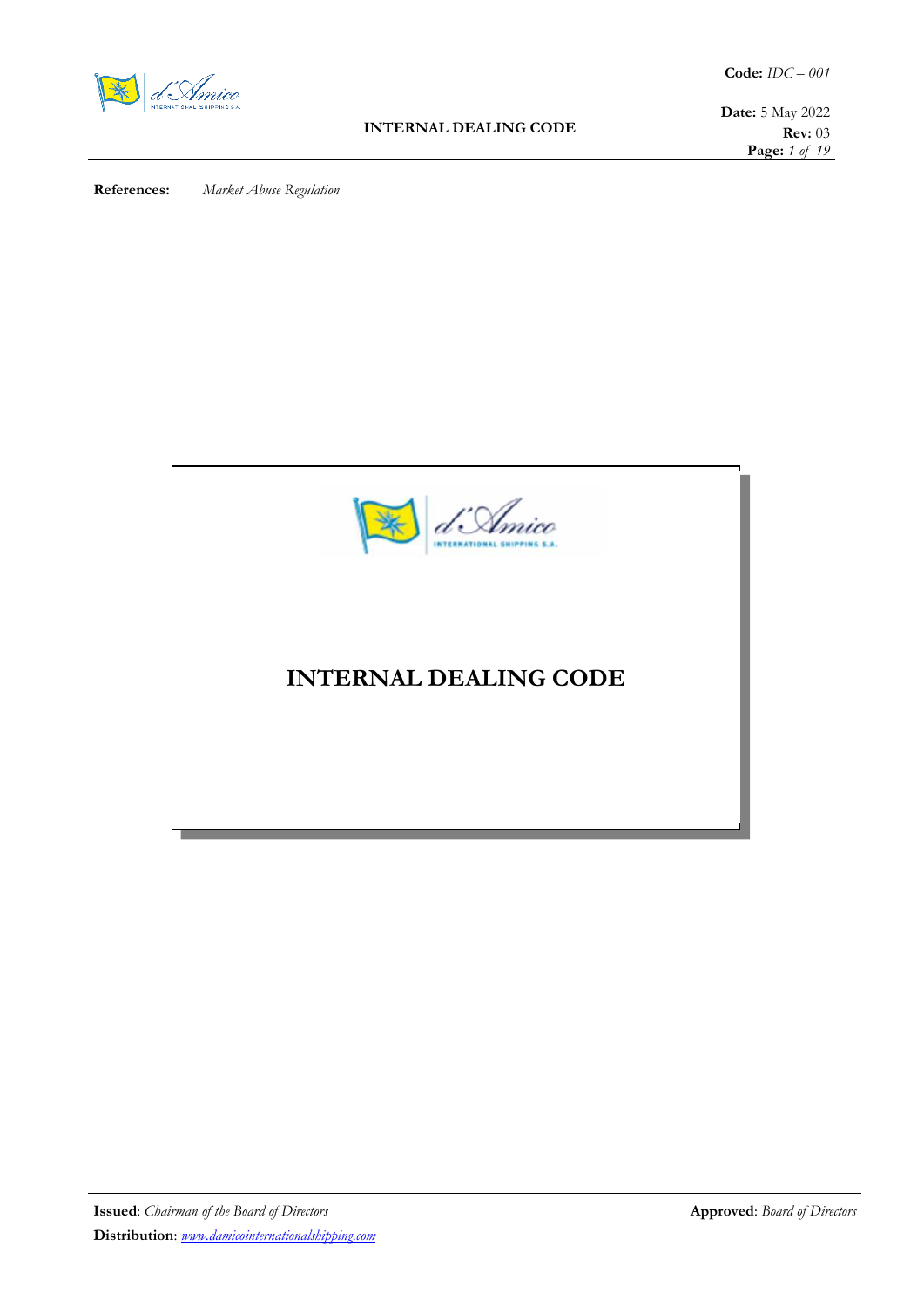

Market Abuse Regulation References:

# **INDEX**

| 1.               |                                                                            |
|------------------|----------------------------------------------------------------------------|
| 2.               |                                                                            |
| 3.               | IDENTIFICATION OF RELEVANT PERSONS AND PERSONS CLOSELY ASSOCIATED          |
| $\overline{4}$ . | REPORTING OBLIGATIONS OF RELEVANT PERSONS AND PERSON CLOSELY               |
|                  | 4.1.                                                                       |
|                  | 4.2.                                                                       |
| 5.               | <b>REPORTING</b><br>OBLIGATIONS<br>OF THE COMPANY: TERMS FOR<br><b>THE</b> |
| 6.               |                                                                            |
| 7.               |                                                                            |
| 8.               |                                                                            |
| 9.               |                                                                            |
|                  |                                                                            |
|                  |                                                                            |
|                  |                                                                            |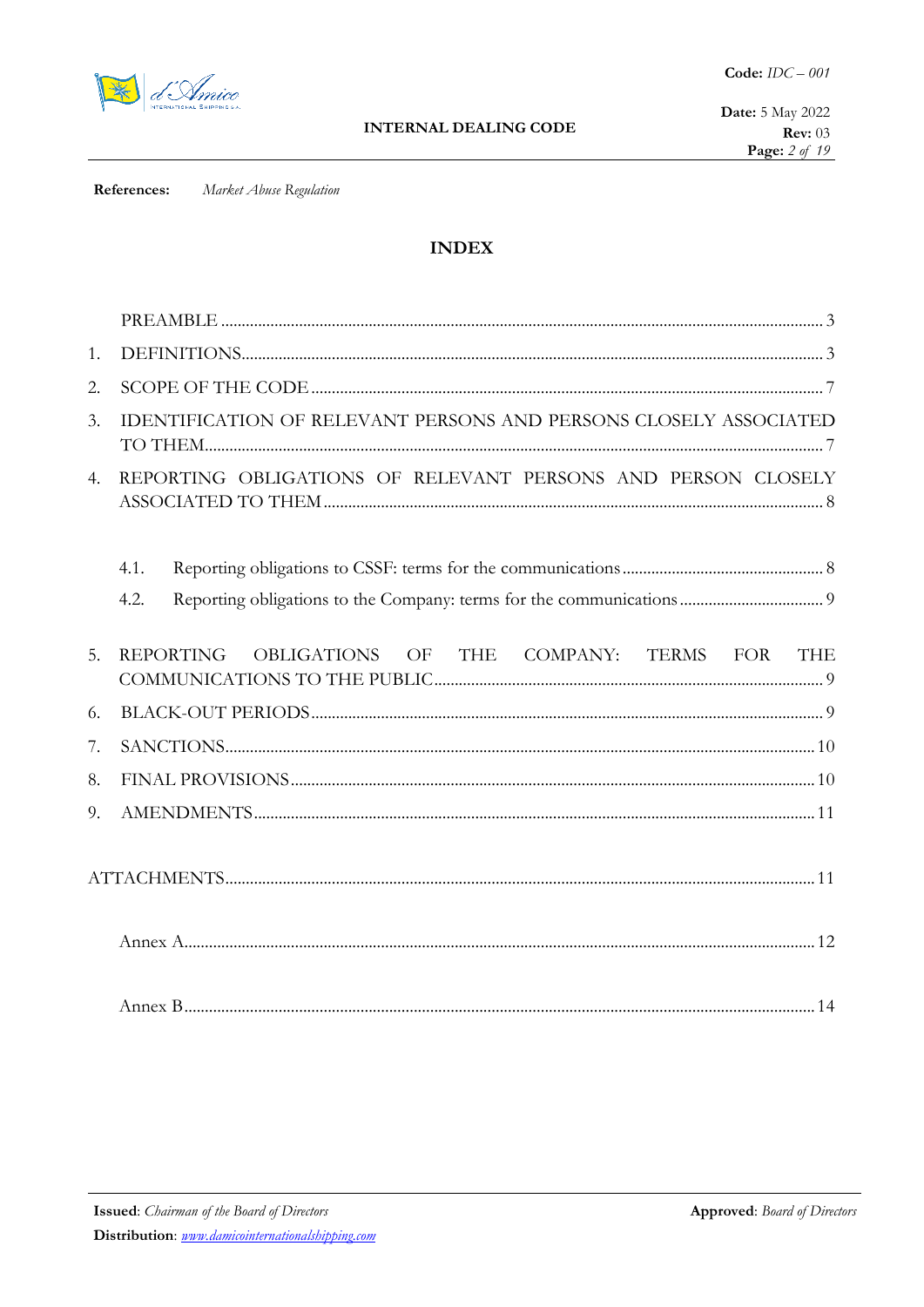

## **PREAMBLE**

According to the provision of Regulation (EU) April 16, 2014, n. 596/2014 on market abuse (the "**Market Abuse Regulation**" or the "**MAR**"), the board of directors of d'Amico International Shipping S.A. in its meeting of 2 March 2017, has finally adopted this code (the "**Code**") to regulate the disclosure requirements on Transactions, as defined below.

This Code has been amended on the 1<sup>st</sup> of January 2021 in order to reflect the regulatory changes introduced by the Regulation (EU) no. 2115 of 27 November 2019 amending Directive 2014/65/EU and Regulations (EU) No 596/2014 and (EU) 2017/1129.

# **1. DEFINITIONS**

The terms indicated in capital letters and not otherwise defined in this Code have the meaning ascribed to them in this article.

## **Associated Instrument**: means

the following financial instruments, including those which are not admitted to trading or traded on a trading venue, or for which a request for admission to trading on a trading venue has not been made: (i) contracts or rights to subscribe for, acquire or dispose of Securities; (ii) financial derivatives of Securities; (iii) where the Securities are convertible or exchangeable debt instruments, the Securities into which such convertible or exchangeable debt instruments may be converted or exchanged; (iv) instruments which are issued or guaranteed by the Company or guarantor of the Securities and whose market price is likely to materially influence the price of the Securities, or vice versa; (v) where the securities are securities equivalent to shares, the shares represented by those securities and any other securities equivalent to those shares.

**Board of Directors**: means the Board of Directors of the Company.

**Company:** d'Amico International Shipping S.A.

**CSSF:** means the Commission de Surveillance du Secteur Financier, the authority responsible for regulating the Luxembourg financial markets.

**Delegated Person**: The person in charge of receiving, managing and disclosing to the public the Transactions communicated by Relevant Persons and by Persons Closely Associated to them.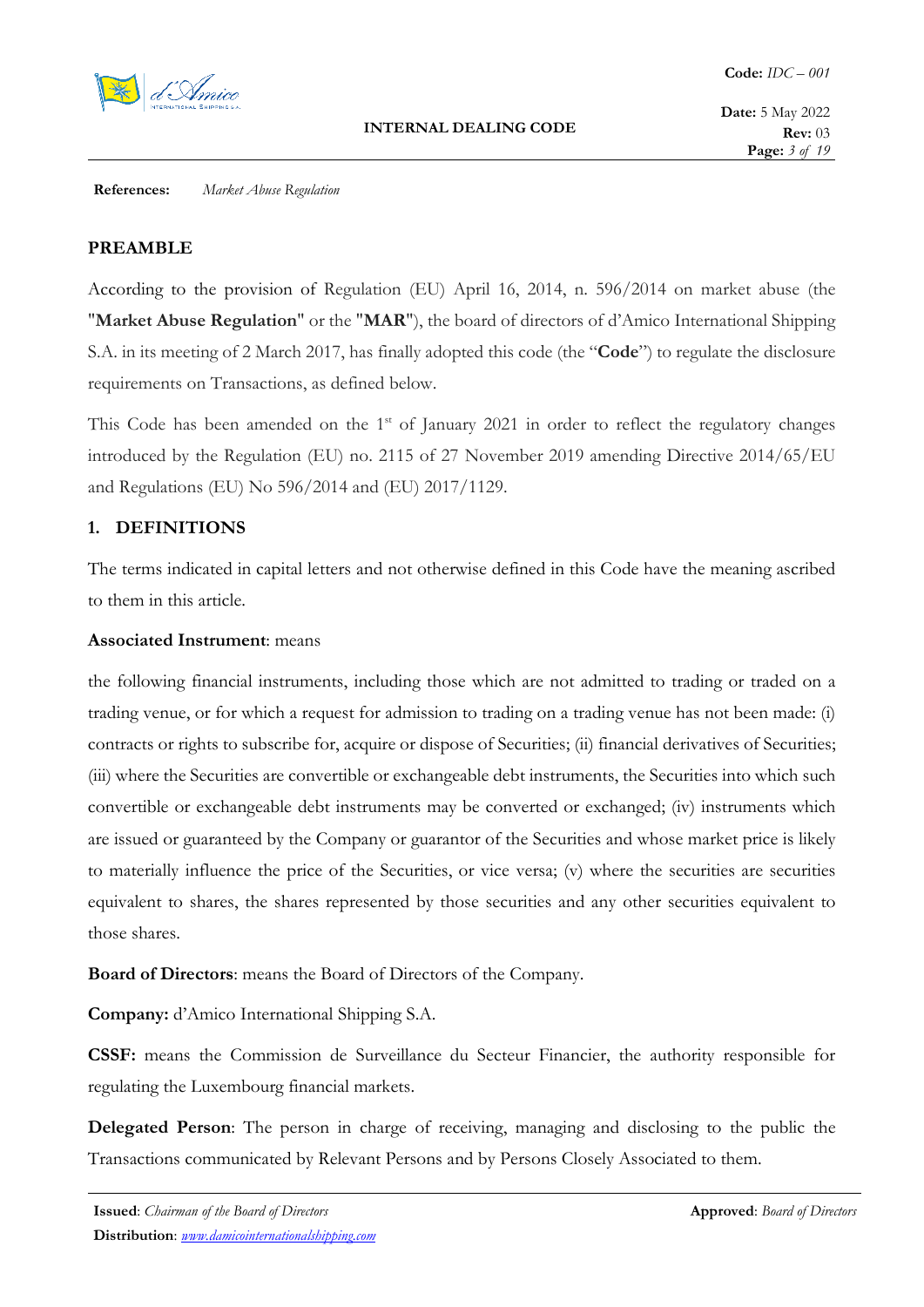

**eMarket SDIR/eMarket STORAGE**: means the official mechanism adopted by the Company for the appropriate public disclosure, filing and storage of the regulated information.

**eRIIS :** stands for Electronic Reporting of Information concerning Issuers of Securities, the official platform adopted by CSSF to fulfil its related regulatory requirements filing obligations.

**Execution Date**: means the day on which: i) is executed the contract for the purchase, sale, exchange, even without payment, or loan or contango of the Securities, regardless of the settlement date; ii) has been executed the assignment of the Securities payable upon exercise of those, even if not listed, that give the right to subscribe, purchase or sell the Securities, as well as the exercise of conversion rights connected to bonds, including bonds *cum warrants*; iii) is executed the assignment of Securities following operations on share capital of the Company.

**Group**: means the Company and its Subsidiaries.

**MAR** or **Market Abuse Regulation**: means regulation (EU) No 596/2014 of the European parliament and of the council of 16 April 2014 on market abuse and repealing Directive 2003/6/EC of the European Parliament and of the Council and Commission Directives 2003/124/EC, 2003/125/EC and 2004/72/EC, as amended by the regulation (EU) 2019/2115.

**OAM**: Bourse de Luxembourg being the Luxembourg Officially Appointed Mechanism for the storage of the regulated information appointed by the Company.

#### **Person Closely Associated** means

(a) a spouse, or a partner considered to be equivalent to a spouse in accordance with national law;

(b) a dependent child, in accordance with national law;

(c) a relative who has shared the same household for at least one year on the date of the transaction concerned; or

(d) a legal person, trust or partnership, the managerial responsibilities of which are discharged by a person discharging managerial responsibilities or by a person referred to in point (a), (b) or (c), which is directly or indirectly controlled by such a person, which is set up for the benefit of such a person, or the economic interests of which are substantially equivalent to those of such a person.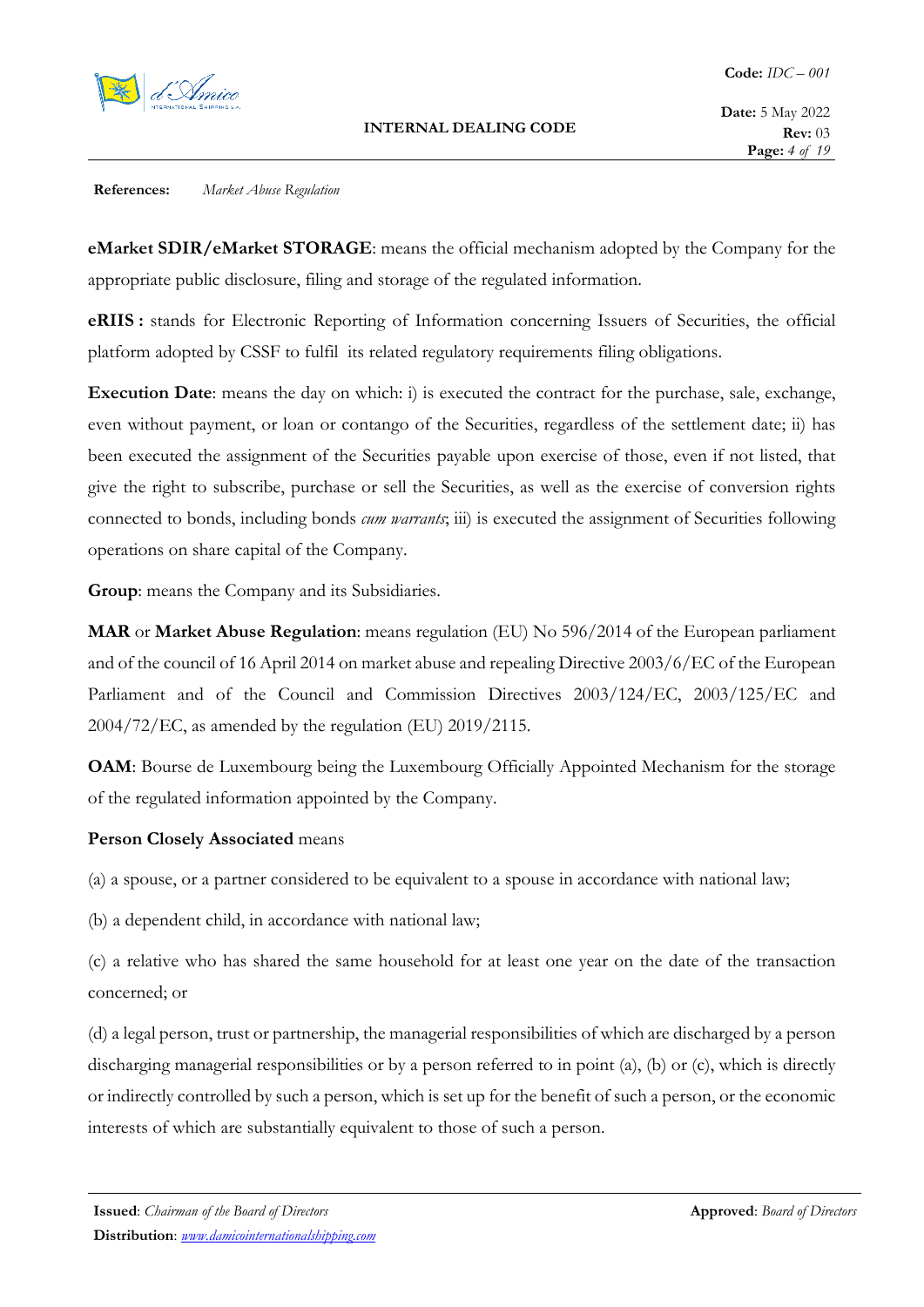

**Relevant Person or Person Discharging Managerial Responsibilities (PDMR)**: means a person within the Company, who is:

(a) a member of the administrative, management or supervisory body of the Company; or

(b) a senior executive who is not a member of the bodies referred to in point (a), who has regular access to inside information relating directly or indirectly the Company and power to take managerial decisions affecting the future developments and business prospects of the Company.

**Securities** means the securities of the Company admitted to trading on Borsa Italiana S.p.A.

**Shares**: means the shares of the Company admitted to trading on Borsa Italiana S.p.A.

**Subsidiaries**: means the subsidiaries of the Company pursuant to Luxembourg law on commercial companies of 10 August 1915 and subsequent amendments.

**Transaction**: means the transactions to be notified under Market Abuse Regulation, and particularly:

(1) any change in the number of Securities of the Company held by a Relevant Person or a Person Closely Associated including: (i) any sale or purchase or any agreement for the sale or purchase of such Securities; (ii) the granting or acceptance by a Relevant Person or a Person Closely Associated of any options concerning such Securities or relating to any other right or obligation, present or future, subjected to conditions or unconditional, to acquire or dispose of such Securities; (iii) the purchase, sale, exercise or failure to exercise, or any act of disposal relating to these options, rights or obligations in respect of such Securities; (iv) disposals between Relevant Persons and Persons Closely Associated and / or relevant employees; (v) setting up of operations outside the market relating to Securities; (vi) free allocation; (vii) any purchases from, or sell to, the Company of Securities (viii) all the transactions provided in art. 10 of the Commission Delegated Regulation (EU) 2016/522 (Annex C - List of the Transactions to be notified) and

(2) the purchase, sale or waiver (in whole or in part) of Associated Instruments by a Relevant Person and/or by a Person Closely Associated.

(3) pursuant to Article 19, paragraph 7, of MAR: (a) the pledging or lending of Securities by or on behalf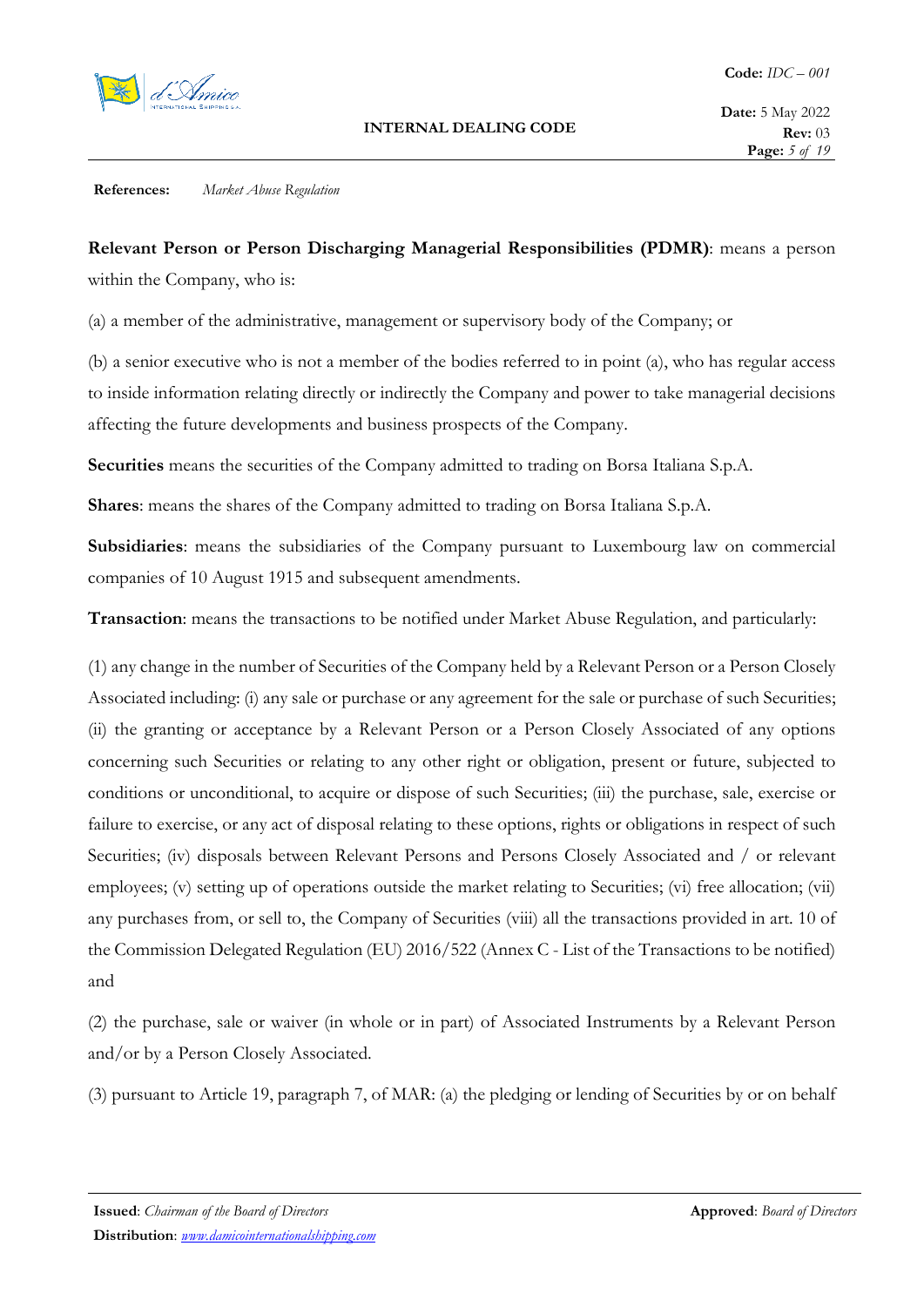

of a Relevant Person or by a Person Closely Associated<sup>1</sup>; (b) transactions undertaken by persons professionally arranging or executing transactions or by another person on behalf of a Relevant Person or by a Person Closely Associated, including where discretion is exercised; (c) transactions made under a life insurance policy, defined in accordance with Directive 2009/138/EC of the European Parliament and of the Council, where: (i) the policyholder is a Relevant Person or by a Person Closely Associated, (ii) the investment risk is borne by the policyholder, and (iii) the policyholder has the power or discretion to make investment decisions regarding specific instruments in that life insurance policy or to execute transactions regarding specific instruments for that life insurance policy.

The notification obligation set out in article 19 (1) of MAR shall not apply to transactions in financial instruments linked to shares or to debt instruments of the issuer referred to in that paragraph where at the time of the transaction any of the following conditions is met:

(a) the financial instrument is a unit or share in a collective investment undertaking in which the exposure to the issuer's shares or debt instruments does not exceed 20 % of the assets held by the collective investment undertaking;

(b) the financial instrument provides exposure to a portfolio of assets in which the exposure to the issuer's shares or debt instruments does not exceed 20 % of the portfolio's assets;

(c) the financial instrument is a unit or share in a collective investment undertaking or provides exposure to a portfolio of assets and the person discharging managerial responsibilities or person closely associated with such a person does not know, and could not know, the investment composition or exposure of such collective investment undertaking or portfolio of assets in relation to the issuer's shares or debt instruments, and furthermore there is no reason for that person to believe that the issuer's shares or debt instruments exceed the thresholds in point (a) or (b).

If information regarding the investment composition of the collective investment undertaking or exposure to the portfolio of assets is available, then the person discharging managerial responsibility or person closely associated with such a person shall make all reasonable efforts to avail themselves of that

<sup>&</sup>lt;sup>1</sup> Article 19 of MAR clarifies the for the purposes of point (a), a pledge, or a similar security interest, of financial instruments in connection with the depositing of the financial instruments in a custody account does not need to be notified, unless and until such time that such pledge or other security interest is designated to secure a specific credit facility.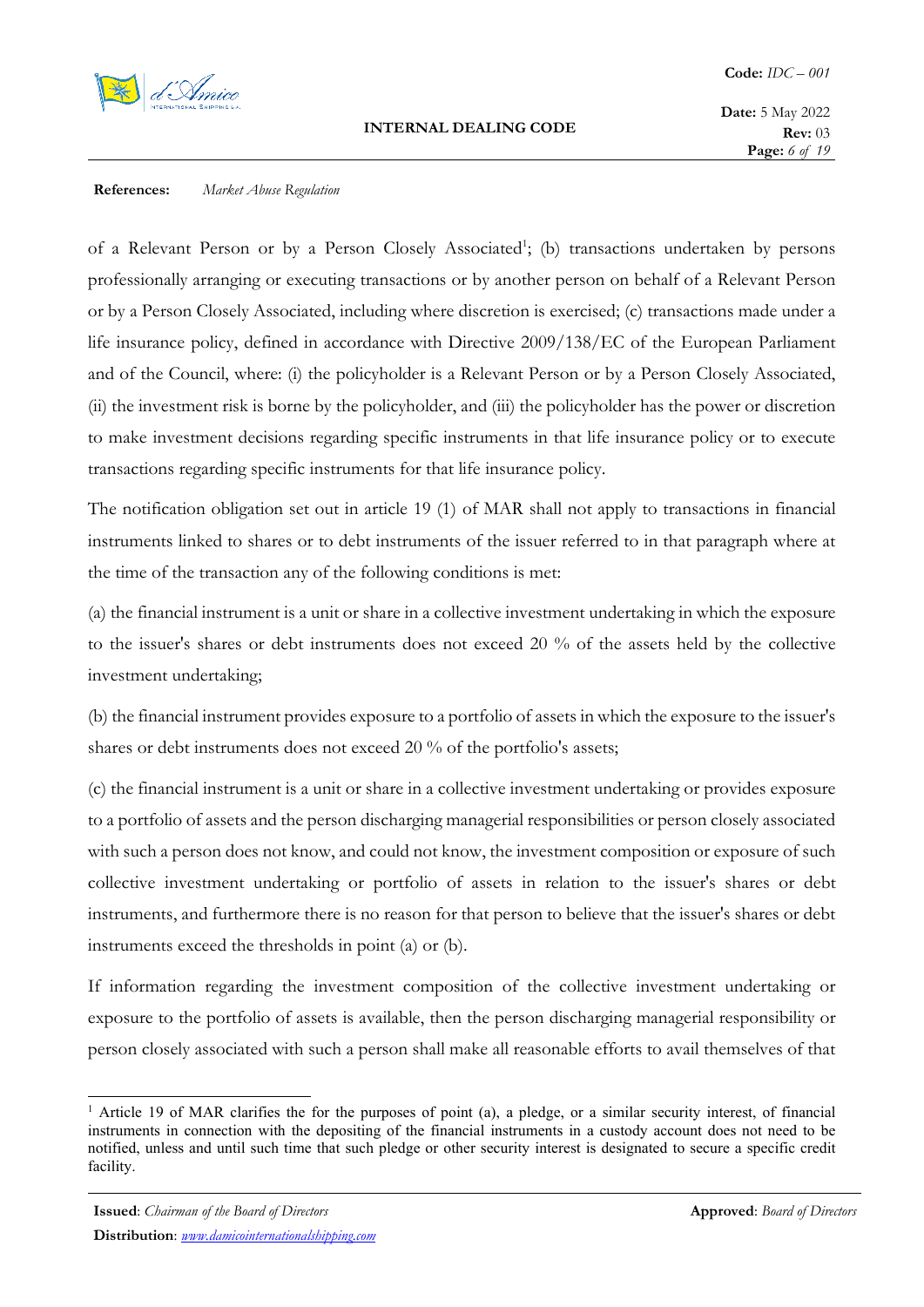

**Date:** 5 May 2022 **Rev:** 03 **Page:** *7 of 19*

#### **References:** *Market Abuse Regulation*

information.

The definition includes those Transactions whose total amount exceeds the threshold of  $\epsilon$  5,000.00 (euros five thousand) within a calendar year, or such other threshold established by CSSF pursuant to art. 19, paragraph 9 of the MAR (the "**Threshold**"). The above-mentioned Threshold shall be calculated by summing all Transactions effected by or on behalf of each Relevant Person or Person Closely Associated with no netting

#### **2. SCOPE OF THE CODE**

This Code regulates the disclosure requirements applicable to Relevant Persons and Persons Closely Associated to them with the Company, and the obligations of the Company to the public and has a binding effect in respect of the Relevant Persons and Persons Closely Associated to them even though the same have not returned signed for receipt and acceptance the Form for the identification of the Relevant Persons and Persons Closely Associated to them (Annex A -Form for the Identification) in accordance with article 8 of the Code.

Relevant Persons and Persons Closely Associated to them shall notify the Company and the CSSF of every Transaction conducted on their own account relating to the Securities of the Company and/or Associated Instruments.

Compliance with the provisions contained in this Code does not exempt, in any case, the Relevant Persons or Persons Closely Associated to them to comply with the laws and regulations in force, such as, but not limited to, those relating to disclosure requirements for major holdings, those relating to market abuse and insider dealing, as well as any other applicable legislation.

# **3. IDENTIFICATION OF RELEVANT PERSONS AND PERSONS CLOSELY ASSOCIATED TO THEM**

In compliance with the obligations under Article 19, paragraph 5, of the MAR, the Company, through its Delegated Person, notify in writing the Relevant Persons of their obligations arising from this Code and the MAR. The Company shall keep in its records the notifications sent to the Relevant Person

Relevant Persons are requested in turn to notify in writing the Persons Closely Associated to them of their obligations under the MAR and shall keep a copy of such notification. Copy of said notification is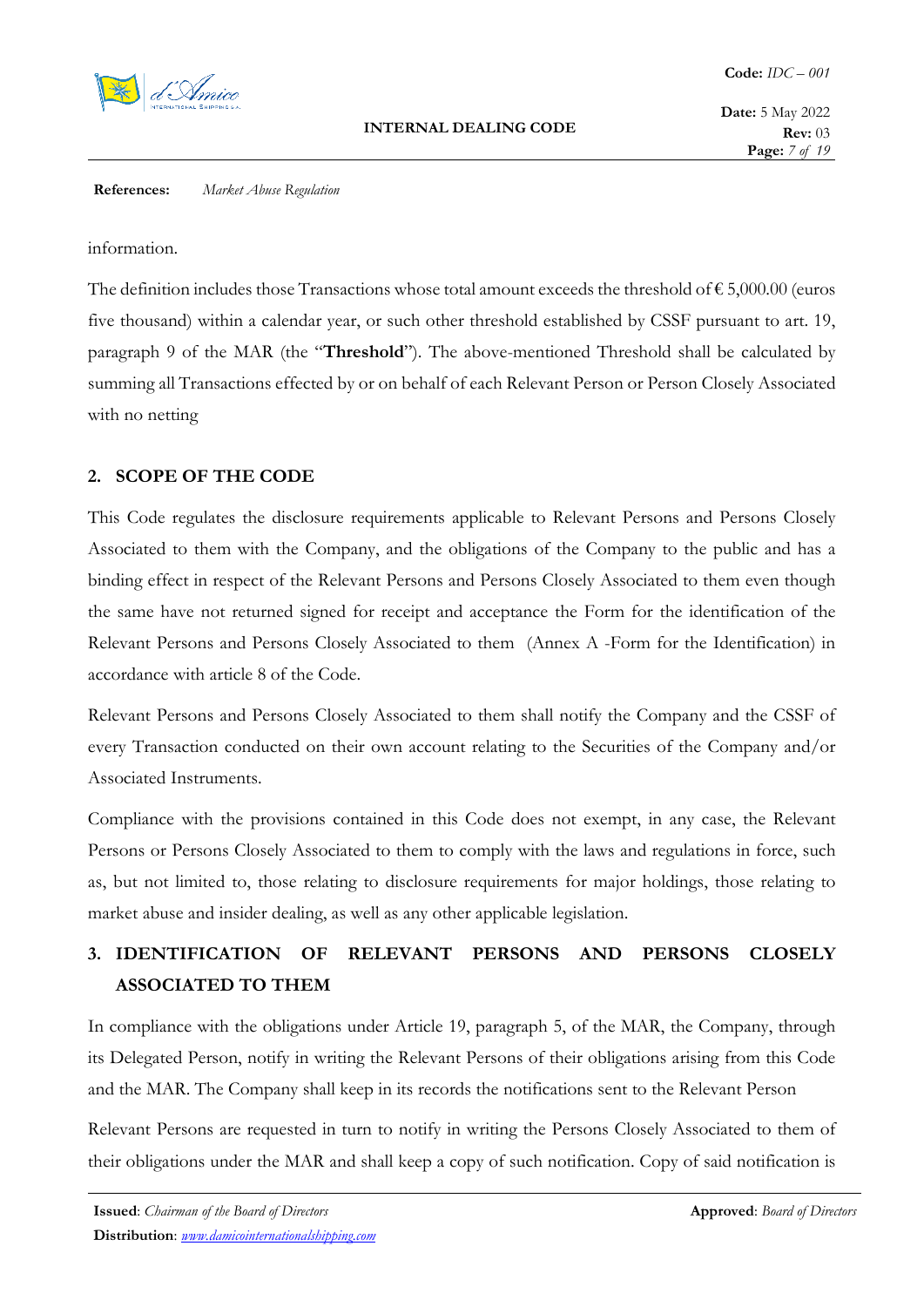

sent to the Delegated Person.

The Company, through its Delegated Person, draws up a list of the Relevant Persons and also the Persons Closely Associated to them (the "**List**") on the basis of the information provided by the Relevant Persons.

The Relevant Persons shall promptly inform the Delegated Person of any modification of the information provided for the purpose of updating the List.

Each Relevant Person who signs the Form for the Identification contained in Annex A irrevocably gives consent to the treatment of the information collected pursuant to the present Code and used by the Company only for complying with the applicable laws and regulation on market abuse.

# **4. REPORTING OBLIGATIONS OF RELEVANT PERSONS AND PERSON CLOSELY ASSOCIATED TO THEM**

Relevant Persons and Persons Closely Associated to them shall disclose the Transactions on Securities and Associated Instruments to the Company and to CSSF.

In case of Transactions in excess of the Threshold, the Relevant Persons and/or Persons Closely Associated to them shall notify the Company and CSSF both the Transactions executed before the exceeding of the Threshold and every Transaction subsequent to the exceeding of the Threshold, regardless of their amount.

# **4.1.Reporting obligations to CSSF: terms for the communications**

Relevant Persons and Persons Closely Associated to them shall notify CSSF of the Transactions on Securities and Associated Instruments promptly and not later than 3 (three) working days from the Execution Date providing the information required by the Regulation (EU) 2016/523 implementing the MAR by filling out a form available at eRIIS platform and finally notify it to CSSF through the same platform.

As far as Transactions in excess of the Threshold are concerned, the 3 (three) working days period starts from the Execution Date.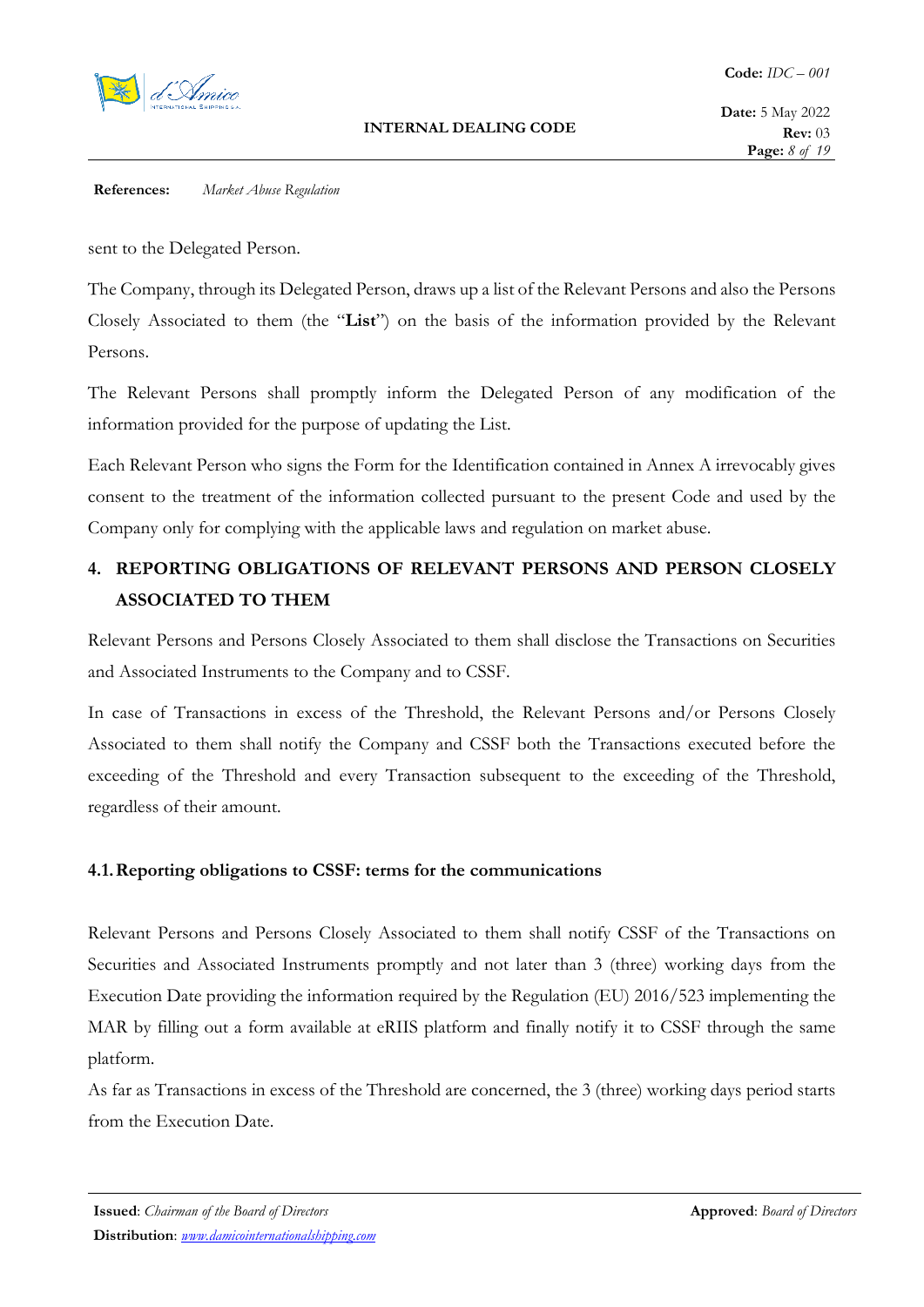

# **4.2.Reporting obligations to the Company: terms for the communications**

Relevant Persons and Persons Closely Associated to them shall notify the Company of the Transactions on Securities and Associated Instruments promptly and no later than 3 (three) working days from the Execution Date, by sending the information required by the Regulation (EU) 2016/523 implementing the MAR through the notification form available at eRIIS system as compelled by CSSF.

The notifications shall be made to the Delegated Person by means of:

- e-mail to the following address: idc@damicoship.com; or
- hand delivery to the registered office of the Company.

The Relevant Persons and Persons Closely Associated may give prior notice by telephone at the following number: +352 26 26 29 29.

# **5. REPORTING OBLIGATIONS OF THE COMPANY: TERMS FOR THE COMMUNICATIONS TO THE PUBLIC**

The Company shall disclose the information received by the Relevant Persons and/or Persons Closely Associated to them, not later than 2 (two) working days from the receipt of the notification described at par. 4.

For the purpose of this disclosing obligation, the Company shall publish the received notification on its website for a period of at least 5 (five) years and file it with CSSF with the OAM and with *Borsa Italiana S.p.A*. through the eMarket SDIR/eMarket STORAGE system.

# **6. BLACK-OUT PERIODS**

A Relevant Person shall not conduct any Transactions on its own account or for the account of a third party, directly or indirectly, relating to the Shares or Securities of the Company or to derivatives or other Associated Instruments linked to them during a period of 30 calendar days before the approval of the annual report, the half-yearly report or the interim management statements which the Company shall make public according to: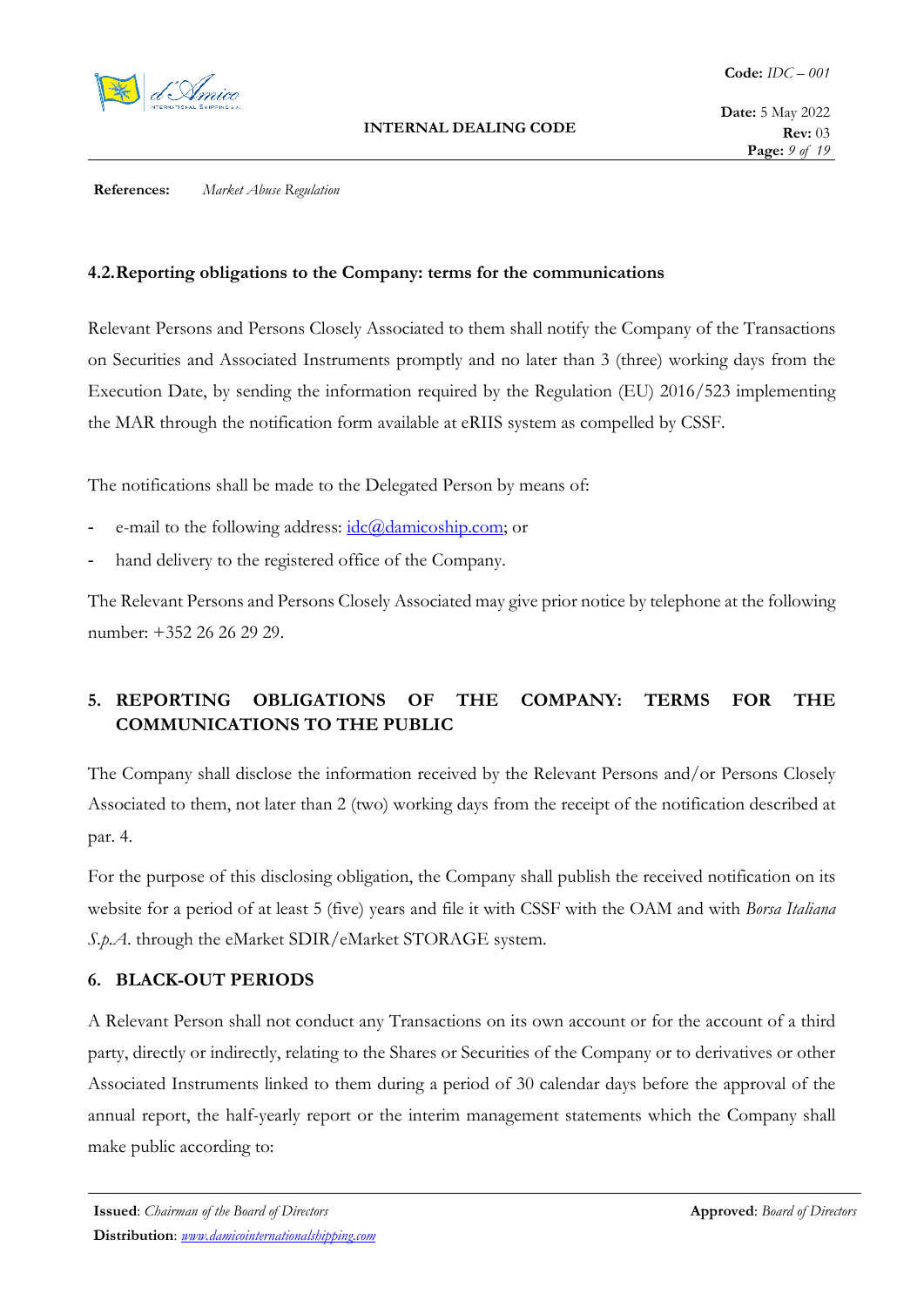

(a) the rules of the trading venue where the Company's Shares are admitted to trading; or

(b) national law.

The Board of Directors of the Company may allow a Relevant Person, upon written request, to trade on its own account or for the account of a third party during a black-out period, in compliance with the provisions of the applicable laws and regulation, from time to time.

In addition to the provisions of the preceding paragraph, the Board of Directors may establish additional periods (known as close or black-out period) in which the Relevant Persons are prohibited or restricted to trade.

# **7. SANCTIONS**

Market abuses or attempts to commit market abuse by natural persons can be sanctioned by criminal sanctions, according to the Law of 23 December 2016 of the Grand-Duchy of Luxembourg. In addition, the CSSF has been granted powers to apply administrative fines to persons violating their duties under the law on market abuse.

Due to the fact that the Company is listed on the Italian Stock Exchange, the market abuse violation even if committed abroad entails the application of criminal and/or administrative sanctions, whether a violation, contemplated under articles from 184 to 187-*quaterdecies* of T.U.F, is committed intentionally or not,.

The Company is not to be considered responsible in case of missing, incomplete or untimely fulfilment by the Relevant Persons and Persons Closely Associated to them, of the disclosure requirement provided by the applicable laws and regulations in force and by this Code.

# **8. FINAL PROVISIONS**

The Delegated Person sends this Code and the Form for the Identification contained in Annex A to all Relevant Persons.

Each Relevant Person shall: (i) return the Annex A dully completed and signed for receipt and acceptance; (ii) comply with the provisions of this Code; and (iii) contact the Delegated Person in case of need for clarification on the application of the same.

The Relevant Persons shall notify in writing Person Closely Associated with obligations owed under this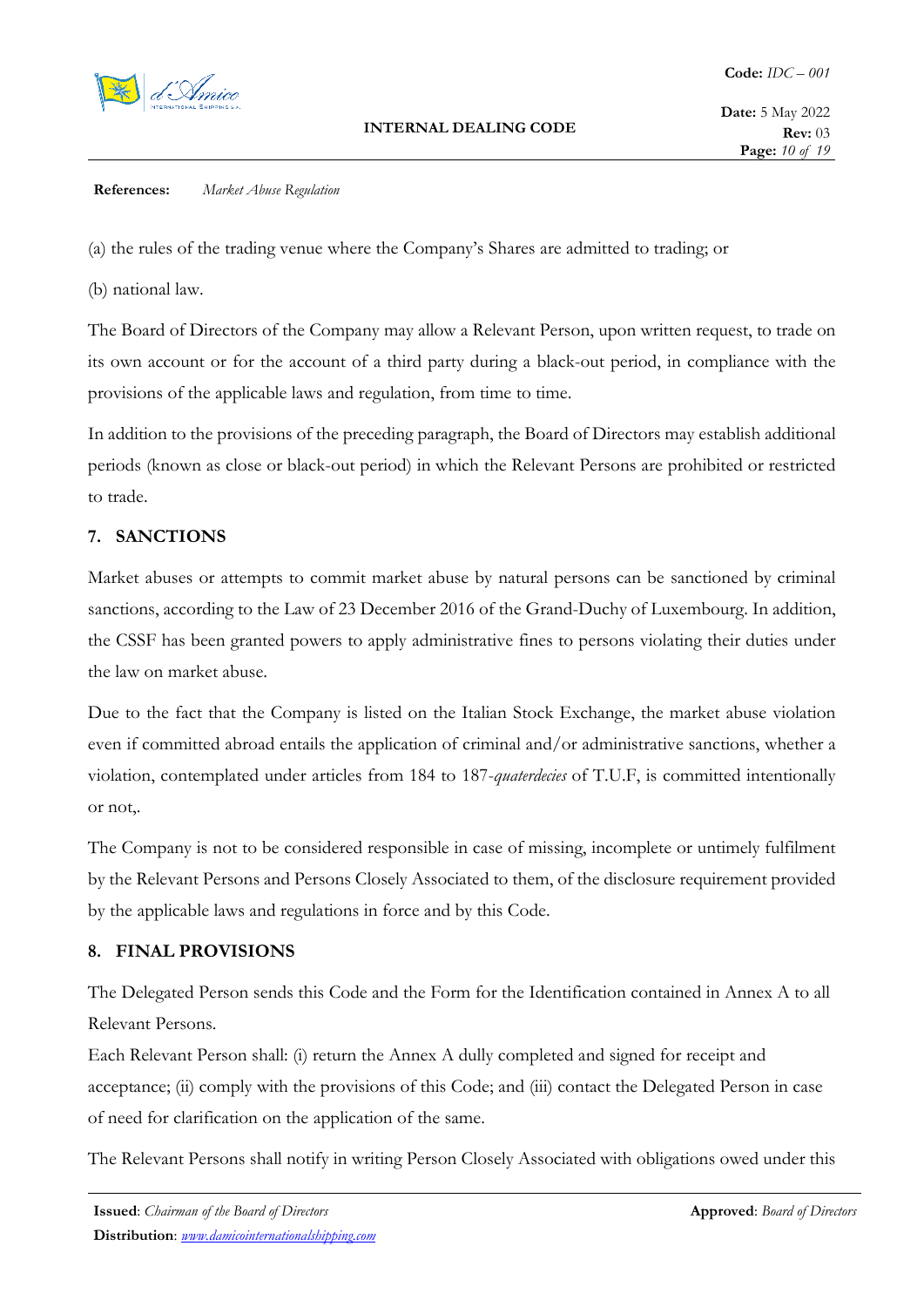

Code and the applicable law and retain a copy of the notification. Copy of such notification shall be delivered to the Company.

# **9. AMENDMENTS**

This Code may be amended at any time by the Chairman of the Board of Directors with subsequent ratification of the changes by the Board of Directors in the first meeting thereafter.

Should be necessary to amend the provisions of this Code as a result of changes in the applicable laws or regulations (including the CSSF Circulars), required by the competent authorities this Code may be amended by the Chairman of the Board of Directors itself with no need of subsequent ratification.

#### **ATTACHMENTS:**

**Annex A**: Form for the Identification of the Relevant Persons and Persons Closely Associated to them **Annex B**: List of Transactions to be notified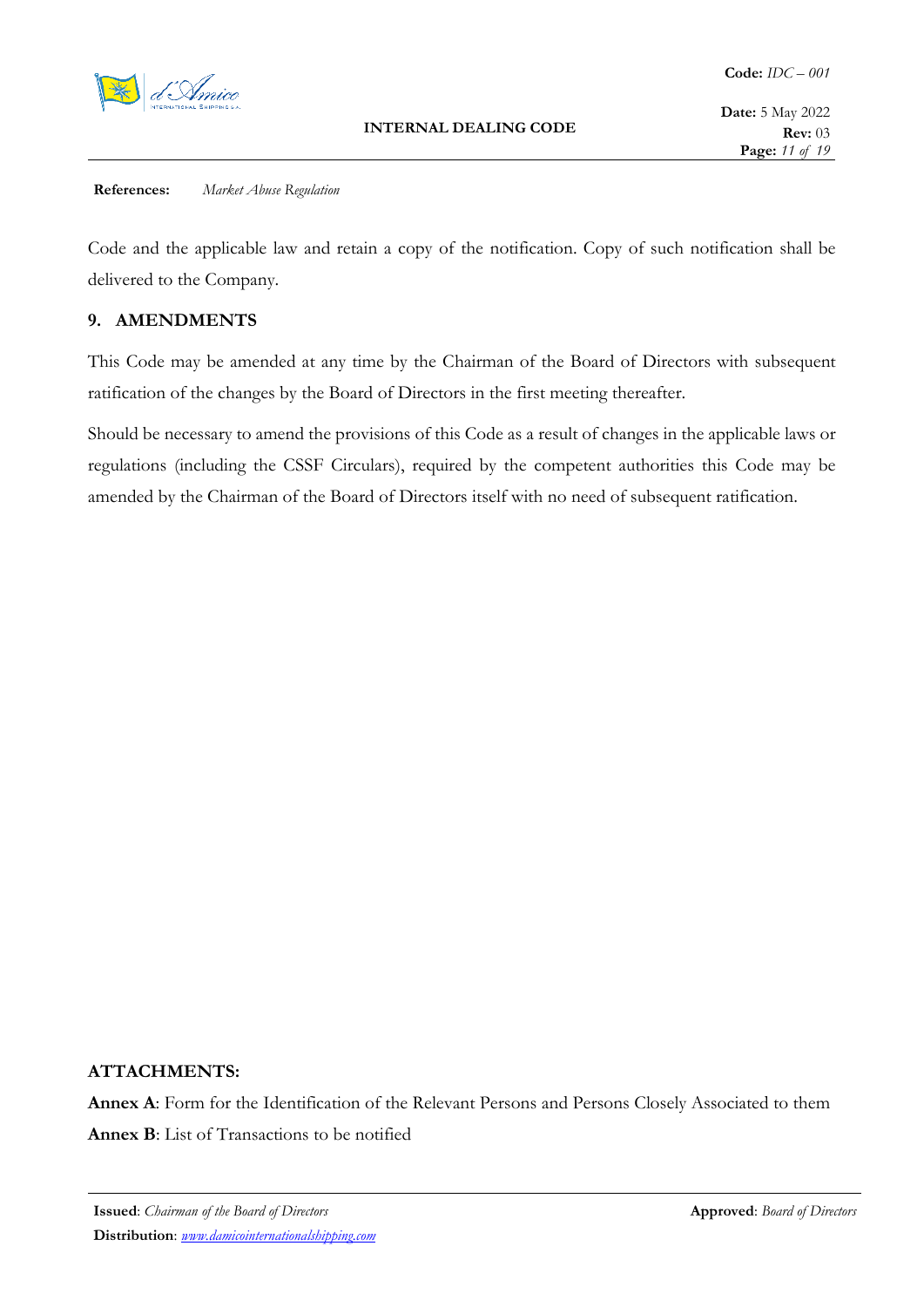

# **Annex A**

# **Form for the Identification of the Relevant Persons and Persons Closely Associated to them**

Messrs. d'Amico International Shipping S.A. 25C boulevard Royal L-2449 Luxembourg

To the attention of the Delegated Person,

# WHEREAS

### [The undersigned]

- Acknowledges of being inserted in the Relevant Persons List within the Code for the disclosure of the Transactions;
- Confirms to have received a copy of the Code;
- Is aware of the legal obligations that arise from the above-mentioned Code against him and the Company and of the related legal sanctions.

#### That being stated

- Declares of being informed about the Code provisions and accepts them;
- Undertakes to notify to the relative Persons Closely Associated of the existence of the conditions on the basis of which these persons are obliged to provide disclosure of the Transactions, as well as to ensure that the Closely Associated Persons duly comply with said obligations, according to the applicable laws and to the Code.
- With the respect to it, provides the following data for Persons Closely Associated to the undersigned

#### If he/she is a physical person:

[name and surname], [date of birth], [address, fax / phone number] [type of relationship]; [e-mail] address] [copy of the identity card/ passport;]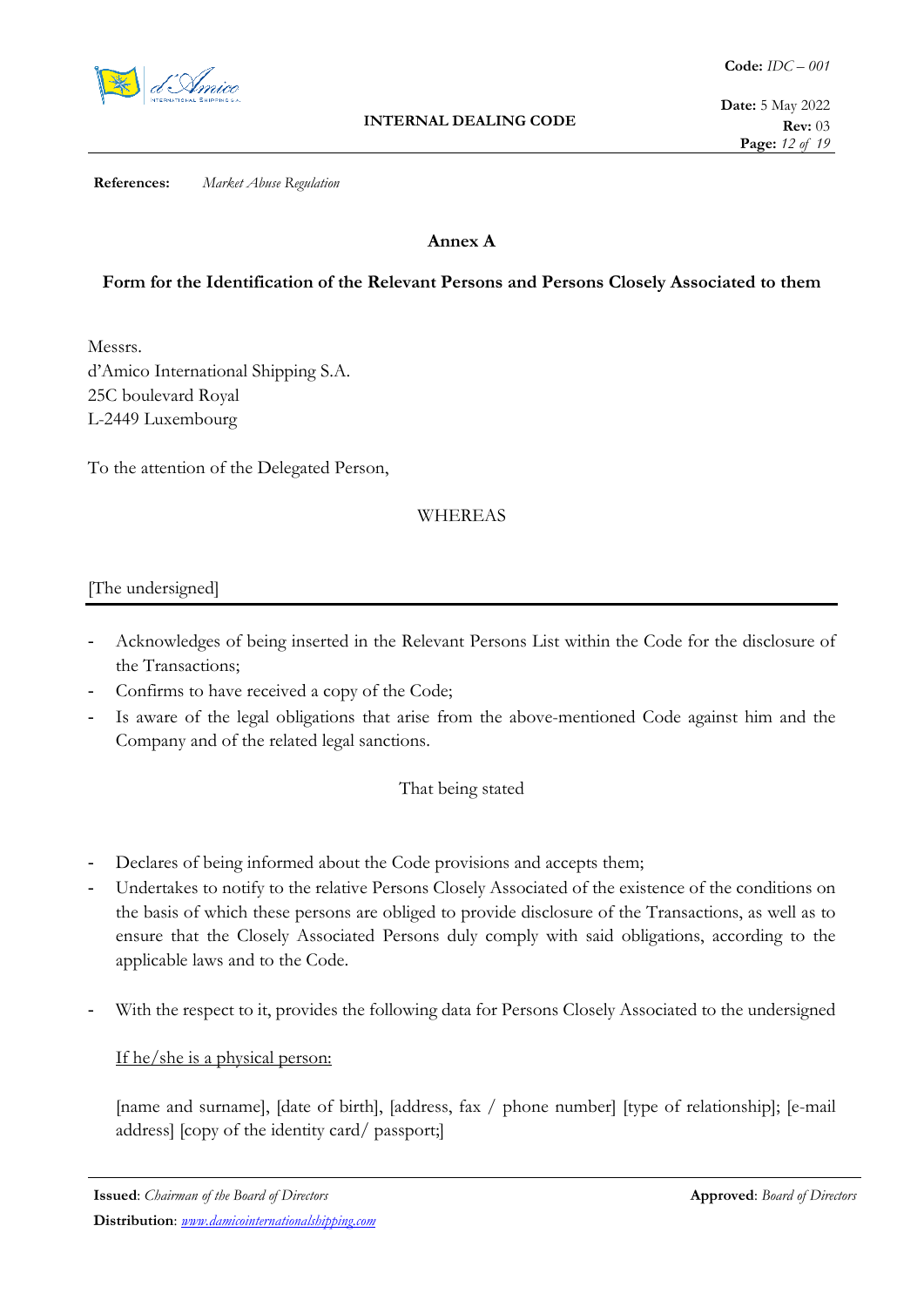

If it is a legal entity:

[name]; [registered office]; [registration number]; [a good standing certificate / trade registration evidence]; [telephone number]; [fax number] [mail address]

Gives his/her following personal contacts:

[Updated identity card / passport]; [personal full home address (street name; street number; city; post/ zip code; country)]; [home and personal mobile telephone numbers]; [professional telephone number(s)]; [work direct telephone line and work mobile numbers]

- Undertakes to inform the Delegated Person of every changes with the respect to the information provided in this document

 $\frac{1}{\sqrt{2\pi}}\int_{-\infty}^{\infty}e^{-2\pi i\omega t}e^{-2\pi i\omega t}$ 

(Date) (Signature)

- Gives consent to the treatment of the given personal information pursuant to the current laws in force on privacy, where applicable.

\_\_\_\_\_\_\_\_\_\_\_\_\_\_\_\_\_\_ \_\_\_\_\_\_\_\_\_\_\_\_\_\_\_\_\_\_

(Date) (Signature)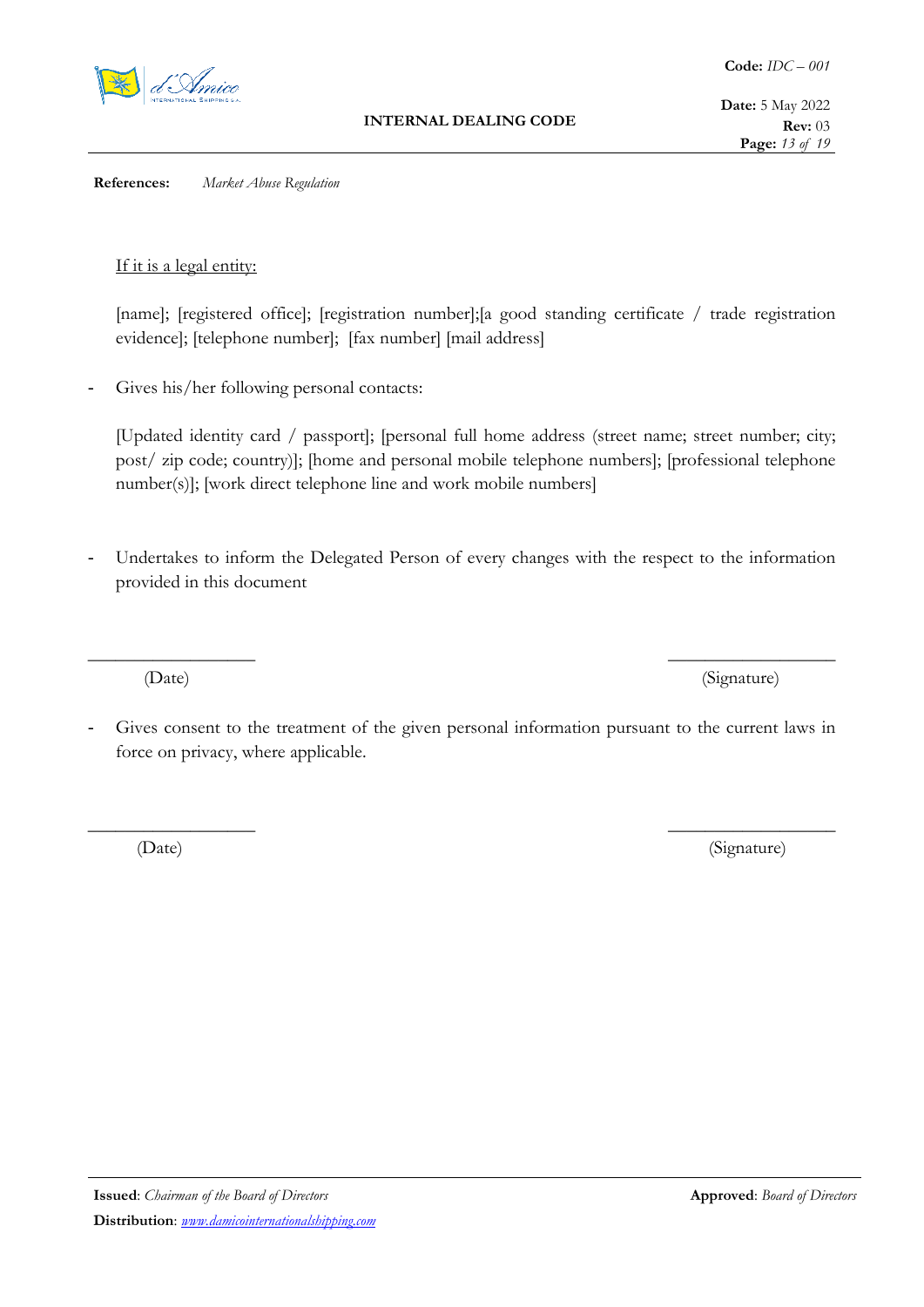

#### **Annex B**

### **List of the Transactions to be notified**

# **COMMISSION DELEGATED REGULATION (EU) 2016/522**

### **of 17 December 2015**

**supplementing Regulation (EU) No 596/2014 of the European Parliament and of the Council as regards an exemption for certain third countries public bodies and central banks, the indicators of market manipulation, the disclosure thresholds, the competent authority for notifications of delays, the permission for trading during closed periods and types of notifiable managers' transactions** 

#### Article 10

#### **Notifiable transactions**

1.Pursuant to Article 19 of Regulation (EU) No 596/2014 and in addition to transactions referred to in Article 19(7) of that Regulation, persons discharging managerial responsibilities within an issuer or an emission allowance market participant and persons closely associated with them shall notify the issuer or the emission allowance market participant and the competent authority of their transactions.

Those notified transactions shall include all transactions conducted by persons discharging managerial responsibilities on their own account relating, in respect of the issuers, to the shares or debt instruments of the issuer or to derivatives or other financial instruments linked thereto, and in respect of emission allowance market participants, to emission allowances, to auction products based thereon or to derivatives relating thereto.

2.Those notified transactions shall include the following:

(a) acquisition, disposal, short sale, subscription or exchange;

(b) acceptance or exercise of a stock option, including of a stock option granted to managers or employees as part of their remuneration package, and the disposal of shares stemming from the exercise of a stock option;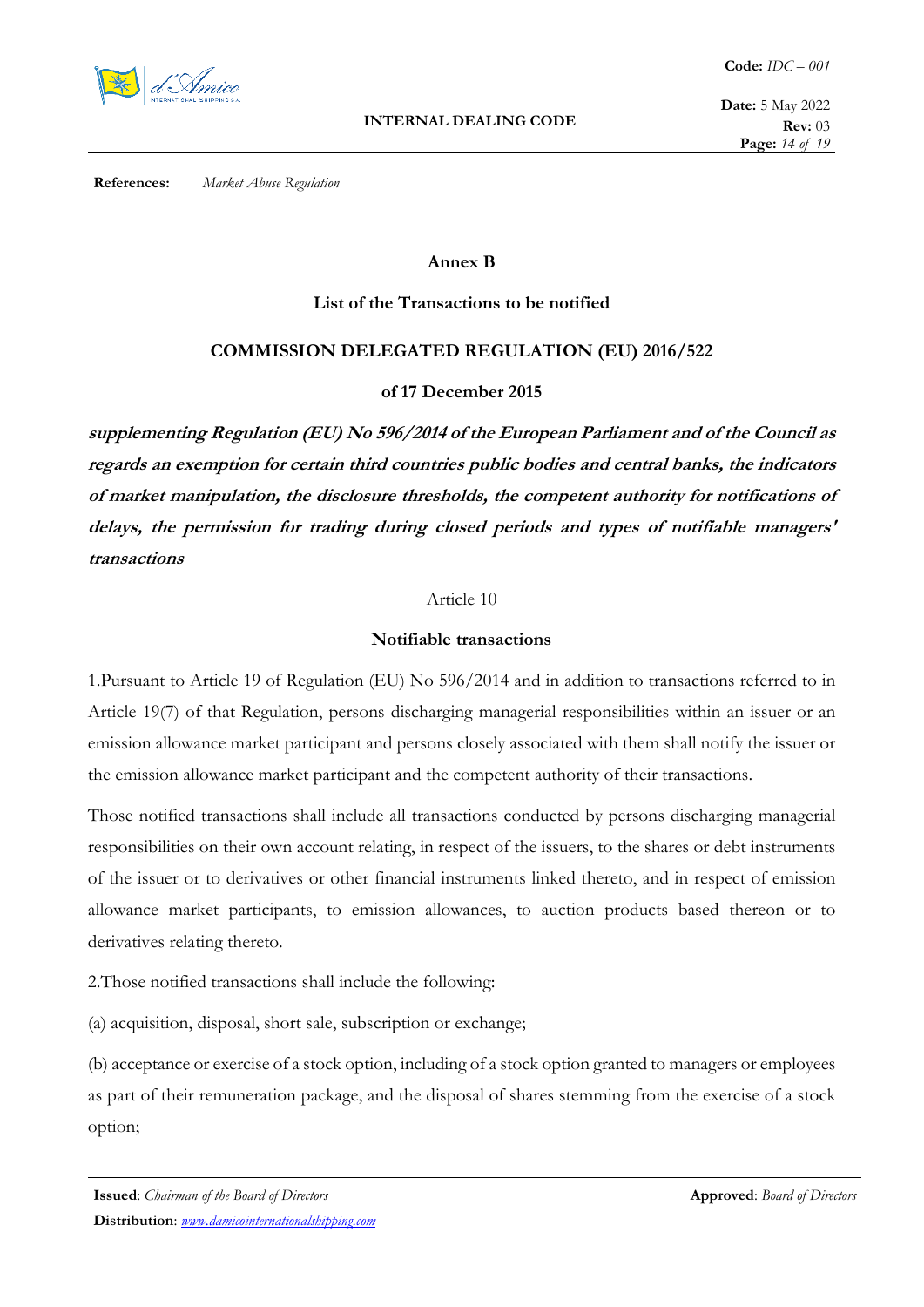

(c) entering into or exercise of equity swaps;

(d) transactions in or related to derivatives, including cash-settled transaction;

(e) entering into a contract for difference on a financial instrument of the concerned issuer or on emission allowances or auction products based thereon;

(f) acquisition, disposal or exercise of rights, including put and call options, and warrants;

(g) subscription to a capital increase or debt instrument issuance;

(h) transactions in derivatives and financial instruments linked to a debt instrument of the concerned issuer, including credit default swaps;

(i) conditional transactions upon the occurrence of the conditions and actual execution of the transactions;

(j) automatic or non-automatic conversion of a financial instrument into another financial instrument, including the exchange of convertible bonds to shares;

(k) gifts and donations made or received, and inheritance received;

(l) transactions executed in index-related products, baskets and derivatives, insofar as required by Article 19 of Regulation (EU) No 596/2014;

(m) transactions executed in shares or units of investment funds, including alternative investment funds (AIFs) referred to in Article 1 of Directive 2011/61/EU of the European Parliament and of the Council<sup>1</sup>, insofar as required by Article 19 of Regulation (EU) No 596/2014;

(n) transactions executed by manager of an AIF in which the person discharging managerial responsibilities or a person closely associated with such a person has invested, insofar as required by Article 19 of Regulation (EU) No 596/2014;

(o) transactions executed by a third party under an individual portfolio or asset management mandate on behalf or for the benefit of a person discharging managerial responsibilities or a person closely associated

<sup>&</sup>lt;sup>1</sup> Directive 2011/61/EU of the European Parliament and of the Council of 8 June 2011 on Alternative Investment Fund Managers and amending Directives 2003/41/EC and 2009/65/EC and Regulations (EC) No 1060/2009 and (EU) No 1095/2010 (OJ L 174, 1.7.2011, p. 1).